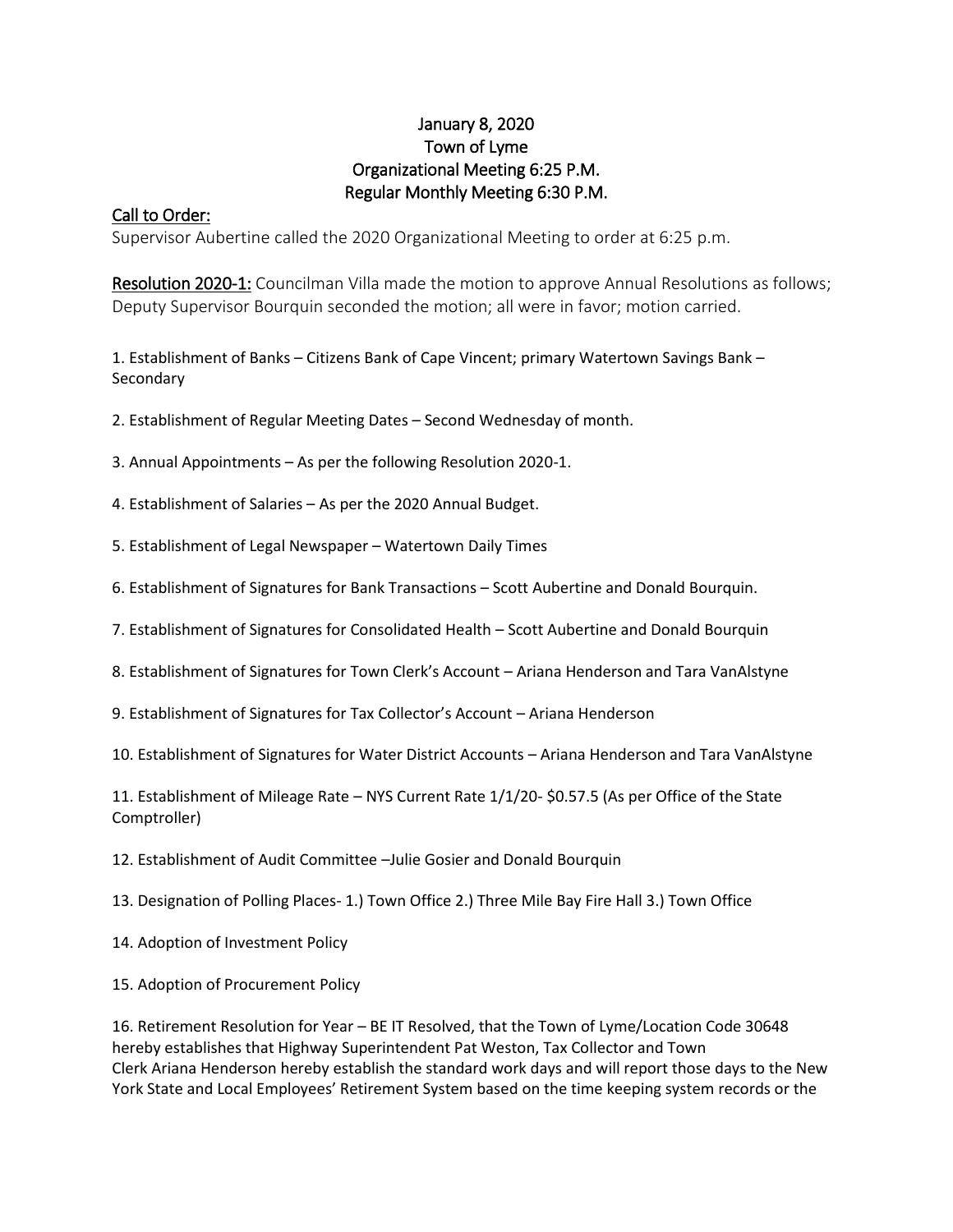record of activities maintained and submitted by these officials to the Clerk of this body.

17. Town Officials Bond – Timerman Adams Insurance

- 18. Prepayment of Claims
- 19. Payment of Town Association Dues

20. Payment of Elected/Appointed Officials' Annual Dues

21. Authorization of Payment for Attendance at Association of Towns Annual Conference

22. Renewal of the Intermunicipal Agreements (School, Fire Departments, and Village) Pending Negotiations and Agreements

23. Claims to be charged against General Fund A-00-1620-00.4

- Contractual:
- a. Electric
- b. Heating Fuel
- c. Telephones/Fax
- d. Internet
- e. Water/Sewer
- f. Copiers Maintenance and Repair; Paper, Toner
- g. Shared Supplies

Resolution 2020-2: Councilman Villa made the motion approving the following 2020 Annual Appointments; Deputy Supervisor Bourquin seconded the motion; all were in favor; motion carried.

#### *2020 Annual Appointments:*

| a. Budget Officer                       | Scott Aubertine           |
|-----------------------------------------|---------------------------|
| b. Deputy Supervisor                    | Donald Bourquin           |
| c. Bookkeeper to Supervisor             | <b>Bowers and Company</b> |
| d. Payroll Officer                      | <b>Bowers and Company</b> |
| e. Consolidated Health Officer          | <b>Scott Aubertine</b>    |
| f. Consolidated Health Doctor           | <b>Ruth Stewart</b>       |
| g. Deputy Highway superintendent        | Brian Cosselman           |
| h. Deputy Town Clerk                    | Tara VanAlstyne           |
| i. Clerk to Supervisor                  | Robin Grovesteen          |
| j. Records Management Officer           | Ariana Henderson          |
| k. Registrar of Vital Statistics        | Ariana Henderson          |
| I. Deputy Registrar of Vital Statistics | Tara VanAlstyne           |
| m. Chairwoman of Assessors              | Marsha Barton             |
| n. Water Districts Billing Clerk        | Marsha Barton             |
| o. Water Districts Receiving Clerk      | <b>Cathy Munger</b>       |
| p. Zoning/Building Enforcement Officer  | James Millington          |
|                                         |                           |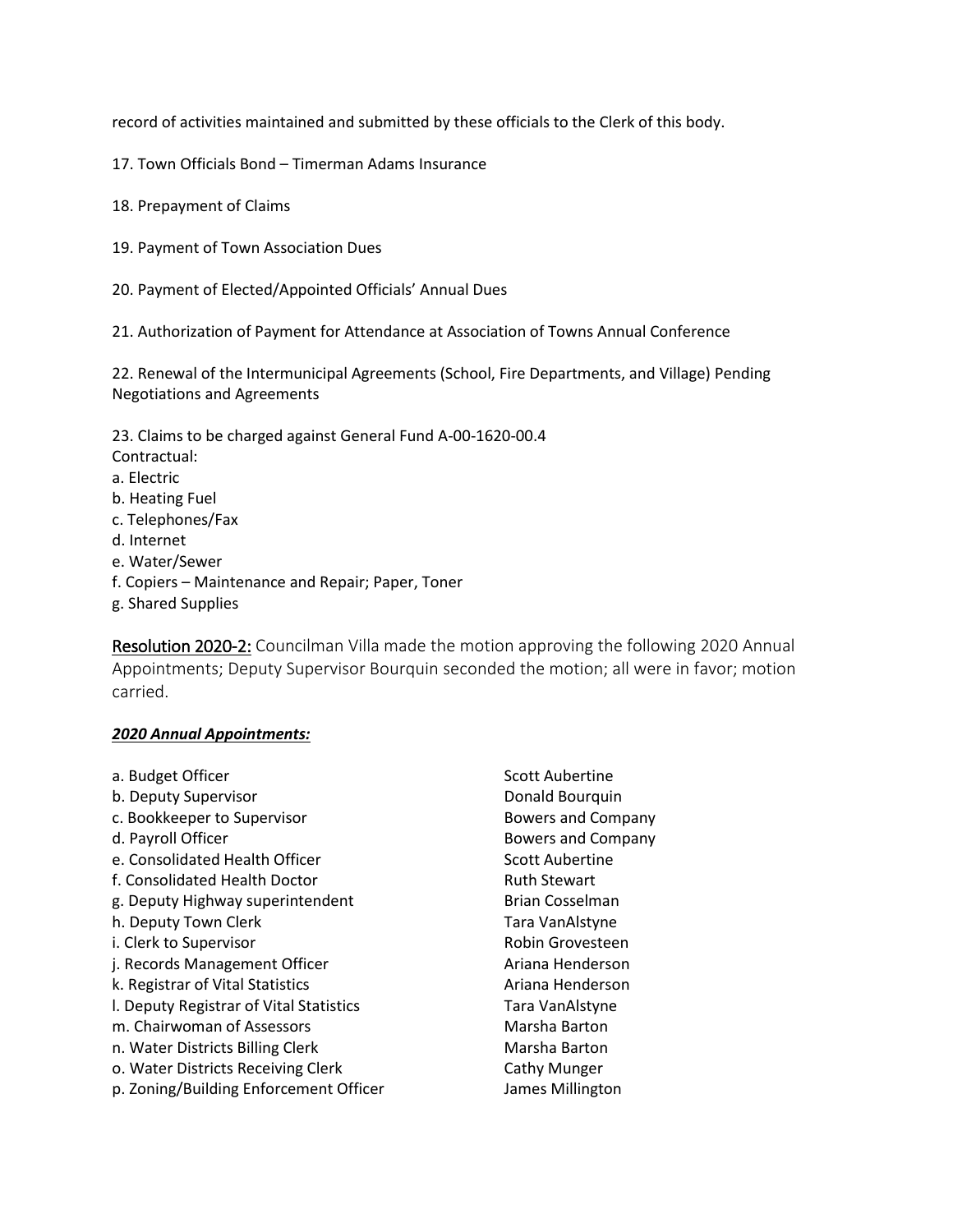q. Deputy Zoning Enforcement Officer **Richard Ingerson** r. Chairman of Zoning Board of Appeals Judi Bates (1 year) s. Secretary to ZBA Suzie Locy t. Chairman of Planning Board **Reggie Schweitzer** u Planning Board Member **Adam Brown** 2014 v. Secretary to Planning Board Sue Warner w. Town Historian **Heritage Center Heritage Center** x. Attorney for Town Joseph W. Russell of Barclay Damon y. Office Maintenance Candy Barton z. Marriage Officer **Ariana Henderson** aa. Transfer Site Liaison Don Bourquin bb. Website Committee Scott Aubertine, Ariana Henderson cc. Youth Commission Liaison Scott Aubertine, Terry Countryman ee. Buildings & Grounds Committee Dan Villa, Pat Weston, Julia Gosier, Robin Grovesteen & Jim Millington ff. Three Mile Bay Cemetery Liaison Julia Gosier gg. Shared Services Liaison to LCS Committee Robin Grovesteen hh. Water board Chairwoman Marsha Barton ii. Board of Assessment Review Member **Robin Grovesteen** ji. Zoning Board Member New York Channels (Karen Donahue kk. Water Board Member Marsha Barton ii. Vacant Town Board position Julia Gosier

Resolution 2020-3: Supervisor Aubertine made the motion to close the 2020 Annual Organizational Meeting; Councilman Villa seconded the motion; all were in favor; motion carried.

#### Call to Order:

Supervisor Aubertine called the regular monthly meeting to order at 6:30 p.m. opening the meeting with a prayer and the Pledge of Allegiance.

Town Clerk Henderson swore in Julia Gosier to fill vacant board member Alan Jone's position on the Lyme Town Board.

Those present included Supervisor Aubertine, Deputy Supervisor Bourquin, Councilwoman Gosier, Councilman Countryman, Councilman Villa, Town Clerk Ariana Mattraw, Highway Superintendent Pat Weston, Ben Rubacha, and Legislator Bill Johnson.

## Privilege of the Floor

Jefferson County Legislator Bill Johnson: Mr. Johnson reported that the County had their Organizational meeting. Scott Gray is the Chair and Bill Johnson is the Vice Chair of the Board of Legislators. Assemblyman Walczyk had a meeting, which Legislator Johnson and Deputy Supervisor Bourquin attended. They didn't get much information from the meeting other than that the IJC can't let any more water from the damn because the river can't handle it. Legislator Johnson stated that they estimate the water levels to be higher than average for the next three years. Supervisor Aubertine observed that the County was working on making the Isthmus wider. They are using the money they received from FEMA in 2017.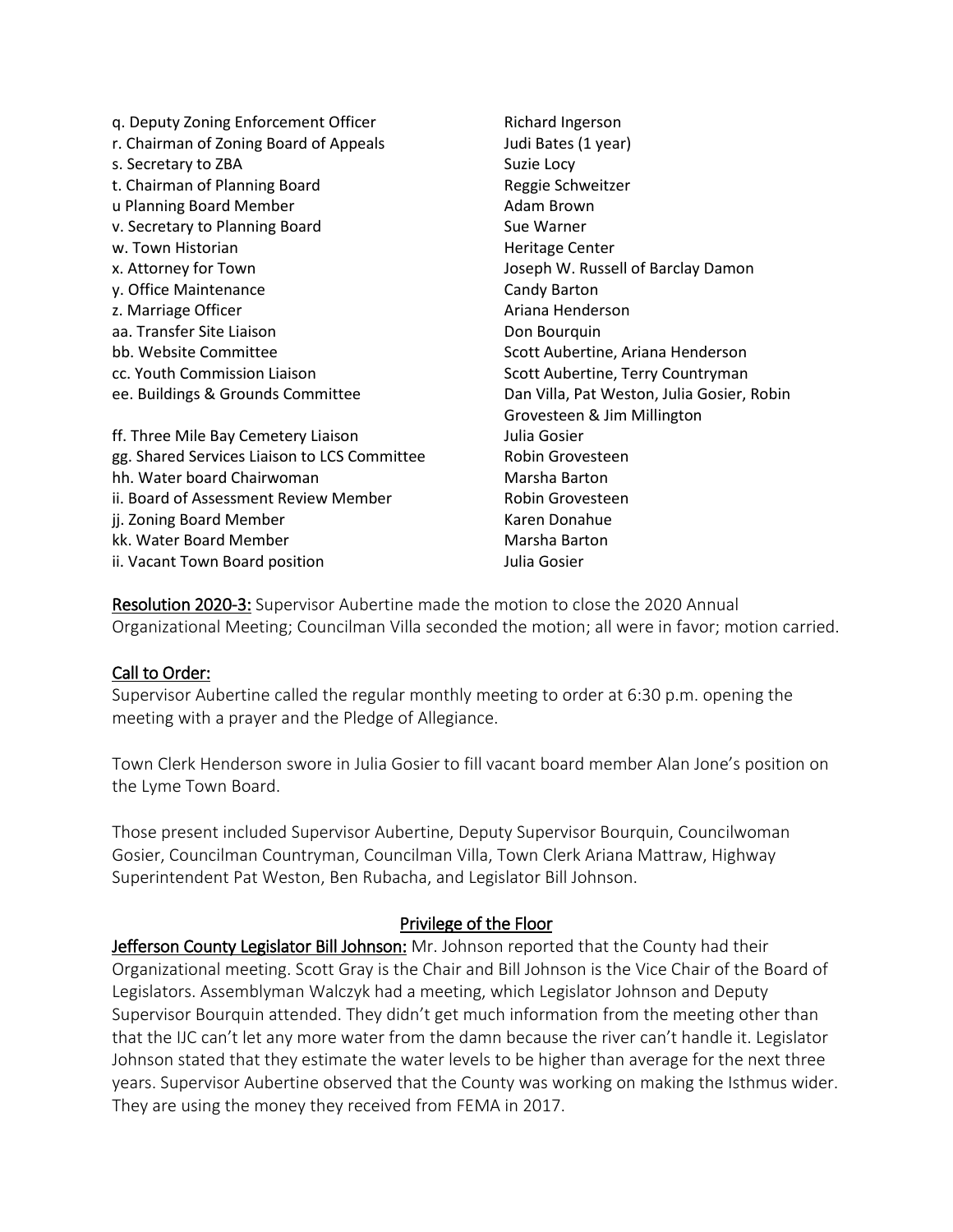## Supervisor's Report

Resolution 2020-4: Councilman Villa made the motion to approve the Supervisor's Monthly Financial report; Councilwoman Gosier seconded the motion; all were in favor; motion carried.

## Highway Superintendent's Report

Pat Weston reported that highway department would like to haul rock to South Shore Road to get ahead of the high water situation. There has been 5,000 to 6,000 feet of erosion from the high water and Pat is afraid the road is going to eventually wash away. He will be getting the rock from Bach and Company for \$12.00 a ton and will be submitting all of the work to FEMA to receive reimbursement. There is a kick off meeting for the Halloween Storm coming up. Pat submitted about \$50,000 in damages for the Town of Lyme in hopes to receive funding.

## Clerk's Report- December 2019

Monthly Receipts were as follow: Total Local Shares Remitted: \$1,975.50; Total State County & Local Revenues: \$2,000.50, Total Non – Local Revenues: \$25.00

## Audit of the Bills (Abstracts #1 & #2)

Resolution 2020-5: Deputy Supervisor Bourquin made the motion to approve Abstract #1 in the amount of \$0.00; seconded by Councilman Countryman; all were in favor and the motion was carried.

Resolution 2020-6: Deputy Supervisor Bourquin made the motion to approve Abstract #2 in the amount of \$10,983.75; seconded by Councilwoman Gosier; all were in favor and the motion carried.

## Approval of the December 11, 2019 Minutes

Resolution 2020-7: Councilman Villa made a motion to approve the December 11, 2019 Minutes; seconded by Councilwoman Gosier; all were in favor and the motion was carried.

## Committee Reports

Assessor's Report: There was no report from the Assessors.

# Municipal Water Board Report:

There was no report from the Water Board.

## Planning Board:

There was no report from the Planning Board.

## Youth Commission:

There were no questions on the Youth Commission Report.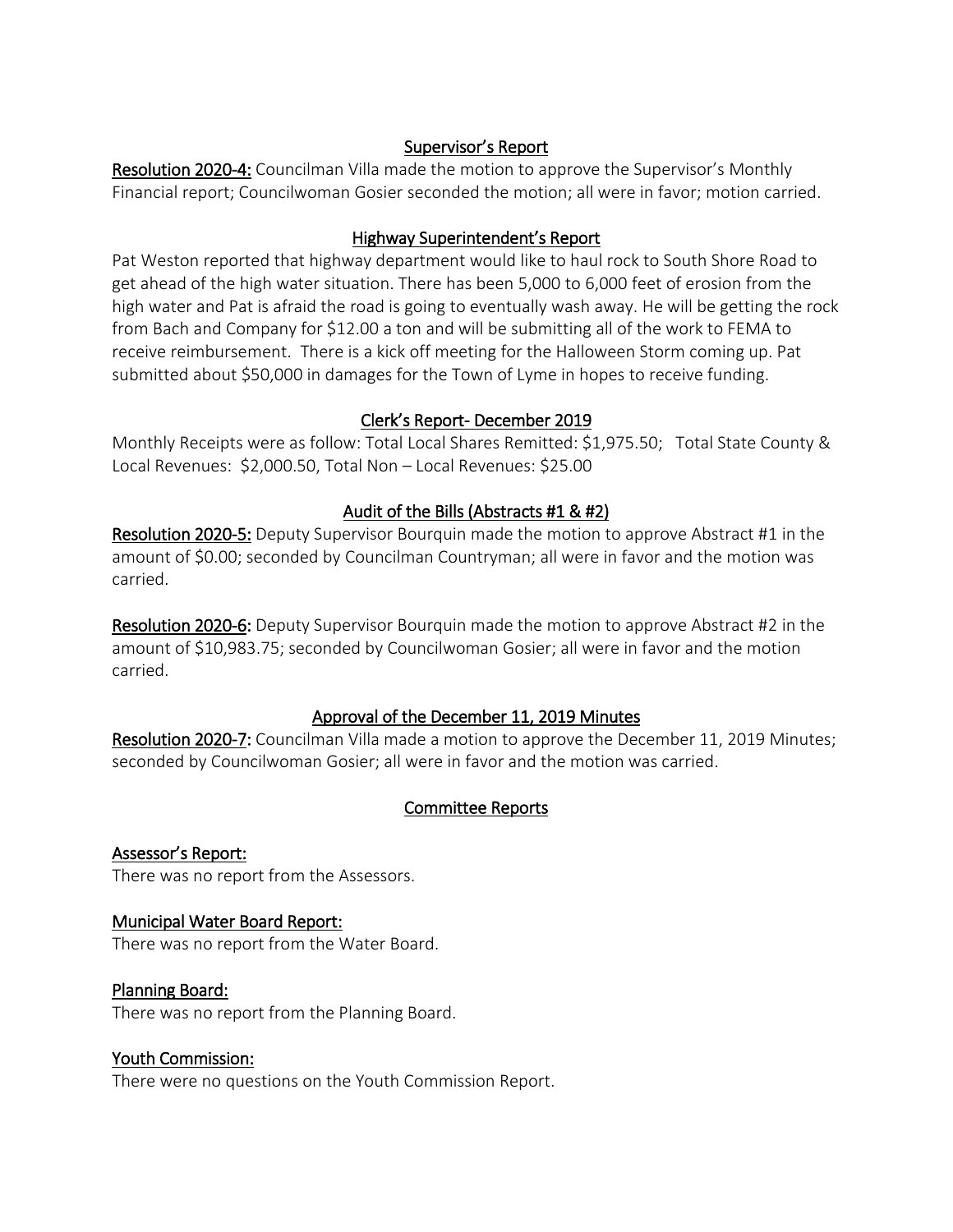### ZEO/CEO Report:

There was no report from the ZEO/CEO.

#### TMB Cemetery:

Councilwoman Gosier stated there was no report.

#### New Business

#### Windows 10 Update:

Our IT specialist Ben Rubacha discussed the Windows 10 update that is necessary for security purposes with the Board. He is asking for approval to purchase 3 refurbished HP computers and 10 hours of labor.

Resolution 2020-8: Deputy Supervisor Bourquin made the motion to purchase 3 HP PCs for \$1050.00 and for 10 hours of labor for installation and setup for \$750.00; seconded by Councilman Villa; all were in favor and the motion carried.

#### Water Department Computer:

Bill Scarpcchi in the Water Department will need a new laptop or his old laptop will need to be repaired. The hard-drive went on the laptop and it is not under warranty. There was a discussion on the options for a new laptop or to repair the old computer.

Resolution 2020-9: Deputy Supervisor Bourquin made the motion to repair the Water Department laptop with a 128GB solid stake drive for approximately \$300.00 and a GPS hub drive; seconded by Councilman Villa; all were in favor and the motion carried.

#### Annual Justice Audit:

The Annual Justice Audit needs to be done for 2019. Councilwoman Gosier and Deputy Supervisor Bourquin will need to decide on a date that works best for them.

#### Air Quality Issue:

Supervisor Aubertine stated that something needs to be done about the Municipal Office's leaking roof. This is the reason he added the people stated above to the Buildings and Grounds Committee. He would like the Committee to start meeting to gather ideas and make a plan of what to do about the Office. These meetings along with the Short Term Rental Committee meetings will need to be advertised according to Association of Town's Attorney Lori Mithen. He stated Bernier and Carr should be submitting an engineered drawing and opinion on what to do about the offices. He also believes we need to have the air quality tested. Councilman Villa believes it should be done by a professional. Supervisor Aubertine stated that he has asked Robin to contact NYS to come and perform the necessary tests.

#### Budget Dates:

The board discussed dates for the budget work sessions and budget hearing. The following dates were decided on: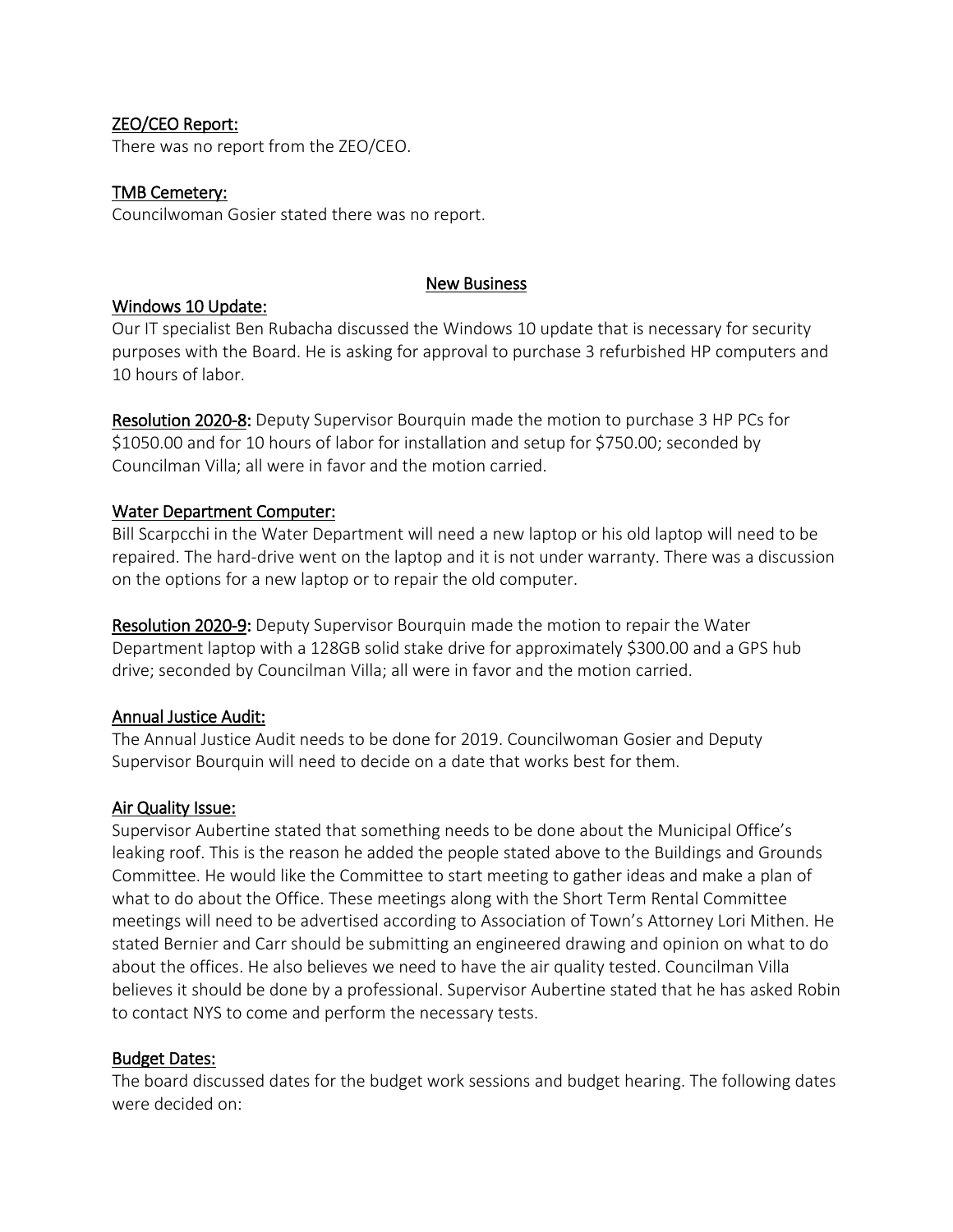Budget work sessions: October 12, 2020 October 19, 2020, October 26, 2020 Budget hearing: November 5, 2020

## Dan Moyer Contract for Dog Control:

Supervisor Aubertine sent out the dog control contract for Dan Moyer in an email. Dan Moyer' facility is the location where we take our dogs if we can't find their owner. Supervisor Aubertine stated Betsy Ring is the new Dog Control Officer. The Towns are working on getting her approved through Ag and Markets. Amy Funk resigned at the end of 2019. Dan Moyer is the backup dog control officer if Betsy is not available.

Resolution 2020-10: Councilman Villa made the motion to accept the dog control officer contract as is for Dan Moyer; seconded by Councilwoman Gosier; all were in favor and the motion carried.

## LED proposal:

Supervisor Aubertine recommended we ignore the proposal that was sent to the Board. He originally thought it was something to do with National Grid's proposal but when reading it closely it didn't seem legitimate. The Board agreed that they did not want to pursue the proposal.

## Filing for Party Status:

Supervisor Aubertine informed the Board that Riverside Solar Company has already filed Article 10 for both Brownville and Lyme. He asked the Board if they would like to file for Party Status. This would notify us of everything that the Riverside Solar Company is doing.

Resolution 2020-11: Councilman Villa made the motion that the Town apply for Party Status for the Riverside Solar 100 mg solar plan for the Town of Lyme article 10 process; seconded by Councilwoman Gosier; all were in favor and the motion carried.

## Old Business:

## Excavator Purchase:

Highway Superintendent Patrick Weston stated he would like to buy an excavator. He was looking into a 2013 track excavator for \$55,000.00. He believes he has money in the budget from FEMA reimbursements and grant money. Pat would like to meet with Supervisor Aubertine and Cathy Satterley about where the money was allocated in the budget. Councilman Countryman asked how often Pat would need to use an excavator. Pat's response was that with the anticipated high water he would being using it often because of the clogged culvert pipes on South Shore Road and other roads. Supervisor Aubertine stated he will set up a meeting with accountant Cathy Satterley to discuss his concerns about the budget and highway funds.

## Online Privilege of the Floor

There was no online privilege of the floor.

Privilege of the Floor

There was no privilege of the floor.